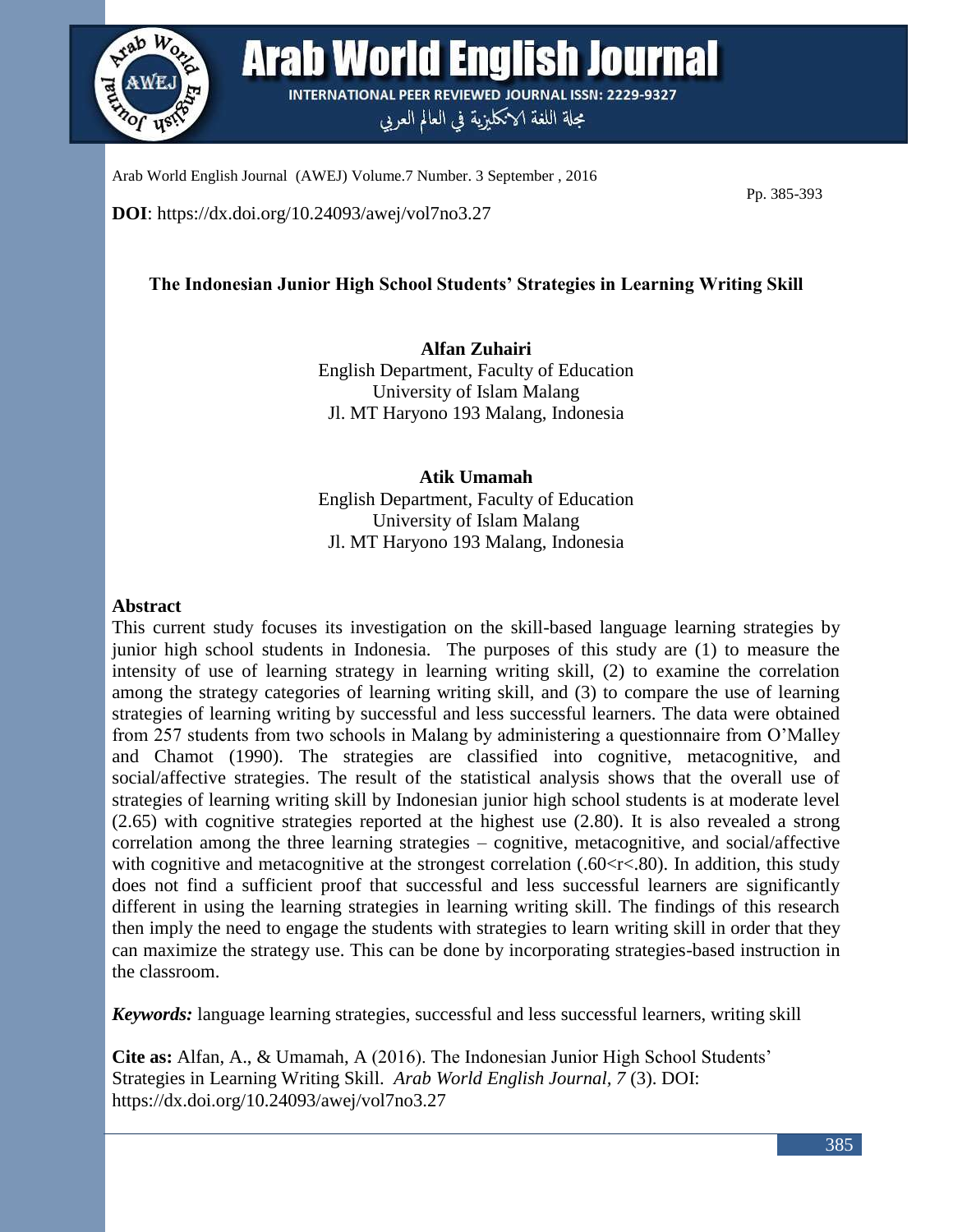#### **Introduction**

Learners of English in EFL context consider writing as the most complex and frustrating course to deal with. It is not without any reason that they think so. In fact, writing skill requires multifaceted and complicated stages leading the students to focus on "how to generate ideas, how to organize them coherently, how to use discourse markers and rhetorical conventions to put them cohesively into a written text, how to revise text for clearer meaning, how to edit text for appropriate grammar, and how to produce a final product" (Brown, 2007, p. 391). To bridge the students with the complexity of those writing processes, learning strategies are then required to help the students get ease in accomplishing each writing process successfully. It is confirmed by Oxford (2002), who states that language learning strategies are behaviors or actions performed by language learners to create an easier, more successful, self-directed, and enjoyable learning process. Some studies even convincingly prove that strategies positively affect the success of English language learning (Mistar, 2011; Nunan, 1992; Oxford, 1990). Along the same line, the success of a second or foreign language learning "will be due to a large extent to a learner's own personal investment of time, effort, and attention to the second language in the form of an individualized battery of strategies for comprehending and producing the language (Brown, 2007, p. 69)."

Considering the crucial role of strategy use in promoting students' fluency in writing English, an abundant body of studies have been conducted in different EFL countries. The main purpose is to get a deep understanding of various aspects of writing strategies such as the contribution of the strategies to writing proficiency, students' strategy profile and the strategy use by successful and less successful learners.

Some researchers examine whether writing strategies contribute to students' writing proficiency. The first research to mention is from Chien (2007), who finds that successful learners of Taiwanese university students focus more on generating texts, revising and editing, while the less successful learners focus more only on generating ideas. This finding implies that successful learners use the strategies more effectively than less successful learners do. Investigating cognitive factors contributing to Chinese EFL learners' second language (L2) writing performance in timed essay writing, Lu (2010) uncovers that beside L2 proficiency and genre knowledge, strategy use also has a potential role as predictor of the students' writing performance. Those findings suggest that learning strategies play a crucial role to achieve success in mastering writing skill.

Other studies are carried out to highlight the strategy profile. Administering Strategy Inventory for Language Learning (SILL) by Oxford (1990), Nguyen (2009) investigates learning strategies in writing employed by second-year undergraduate female students majoring in English. This research finds that Vietnamese students prefer to use metacognitive, memory, social, and compensation with quite close mean scores. In addition, Alharthi (2011) reports that final-year Saudi male students majoring in English apply more metacognitive, cognitive, and affective strategies to learn writing. Developing their own strategies, Alnufaie and Grenfell (2012) classify the strategies to learn writing into two categories: process-oriented and productoriented writing strategies. The findings of this research indicate that 95.9% out of 121 secondyear undergraduate Saudi student writers combine both strategies. Interestingly, the top five writing strategies apply by the participants are process-oriented. Involving 766 second year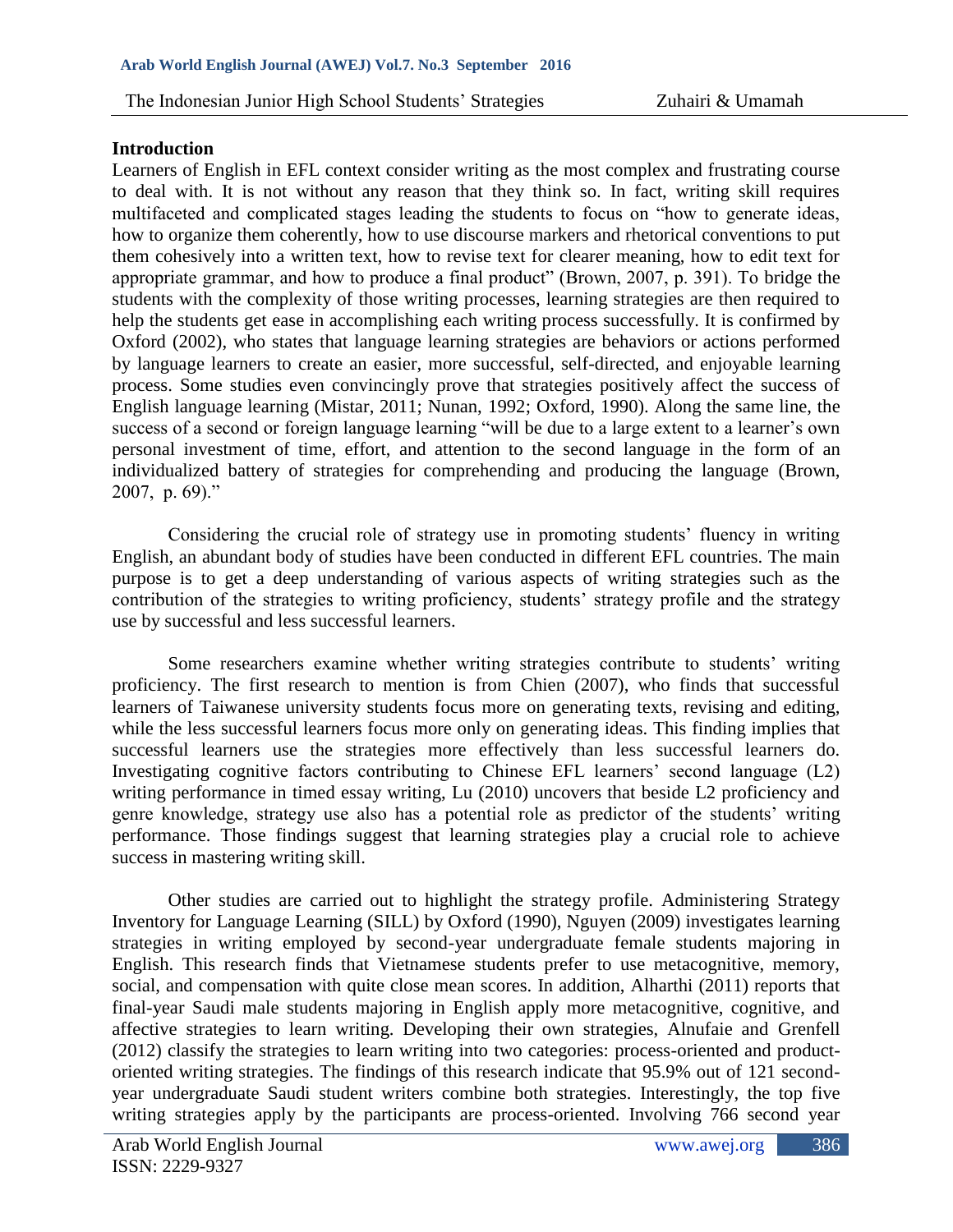senior high school students in Indonesia as the subjects, Mistar, Zuhairi, and Parlindungan (2014) also develop strategies to learn writing and uncover twelve strategy categories: selfmonitoring, language-focusing, planning, metacognitive affective, cognitive compensation, selfevaluating, social process-focusing, authentic practicing, meaning-focusing, vocabulary developing, metacognitive commencement, and mental processing strategies. Metacognitive affective strategies, furthermore, are reported to be used at the highest frequency.

Some researchers report the use of writing strategy by successful and less successful learners. Nguyen (2009), for instance, reports that successful learners apply the learning strategies more frequently, and they deploy more metacognitive, memory, compensation, and cognitive strategies than less successful learners do. In line with the previous research, Mistar, Zuhairi, and Parlindungan (2014), also confirm that learning strategies are more often used by the successful learners of Indonesian senior high school. These research results convincingly prove that successful and less successful learners employ the learning strategies in different way.

As reviewed above, most studies are carried out to examine the learning strategies applied by university students and only one involving senior high students as the subjects. So far, it is not found any study reporting the use of strategies to learn writing used by junior high school students, whereas in fact writing skill is taught in junior high level where EFL learners begin to develop their English proficiency in all the four skills. Moreover, in Indonesian context this area of research has not grabbed much attention. It then becomes a great challenge for researchers to rise to this challenge. This current research is then conducted in an attempt to 1) measure the intensity of use of strategies in learning writing, 2) to examine the correlation of strategy categories of learning writing skill, and 3) to compare the use of strategies of learning writing by successful and less successful learners.

# **Research Method**

Descriptive and ex-post facto were the designs used in this current research, which involved 257 seventh and eighth graders of Indonesian junior high school from two schools. The subjects were assigned to respond a questionnaire taken from learning strategy from O'Malley and Chamot (1990) asking their strategy preference to learn writing skill. The questionnaire from O'Malley and Chamot was utilized because of its simplicity considering the subjects of the study were junior high school students. This instrument was translated into Indonesian language, simplified, and adjusted to the subjects' language competence. Moreover, the data of the students' writing performance were elicited by asking them to write a descriptive paragraph about themselves. Unfortunately, when the writing test was conducted, only 232 students participated. The students' compositions were scored based on the scoring rubric adapted from Bachman and Palmer (1989).

Having got the required data, a set of statistical analysis was performed. To examine the intensity of use of the learning strategies, analysis of mean score of each strategy category was done. The interpretation of the average score was based on Oxford's (1990) criteria. It is categorized *low* when the mean is between 1.00 and 2.44, *moderate* between 2.45 and 3.44, and *high* between 3.45 and 5.00. Further computation was measuring the correlation coefficient to know the inter-correlation of each writing strategies category. To answer the third research question, the subjects participated in writing test (232 students) were grouped based on their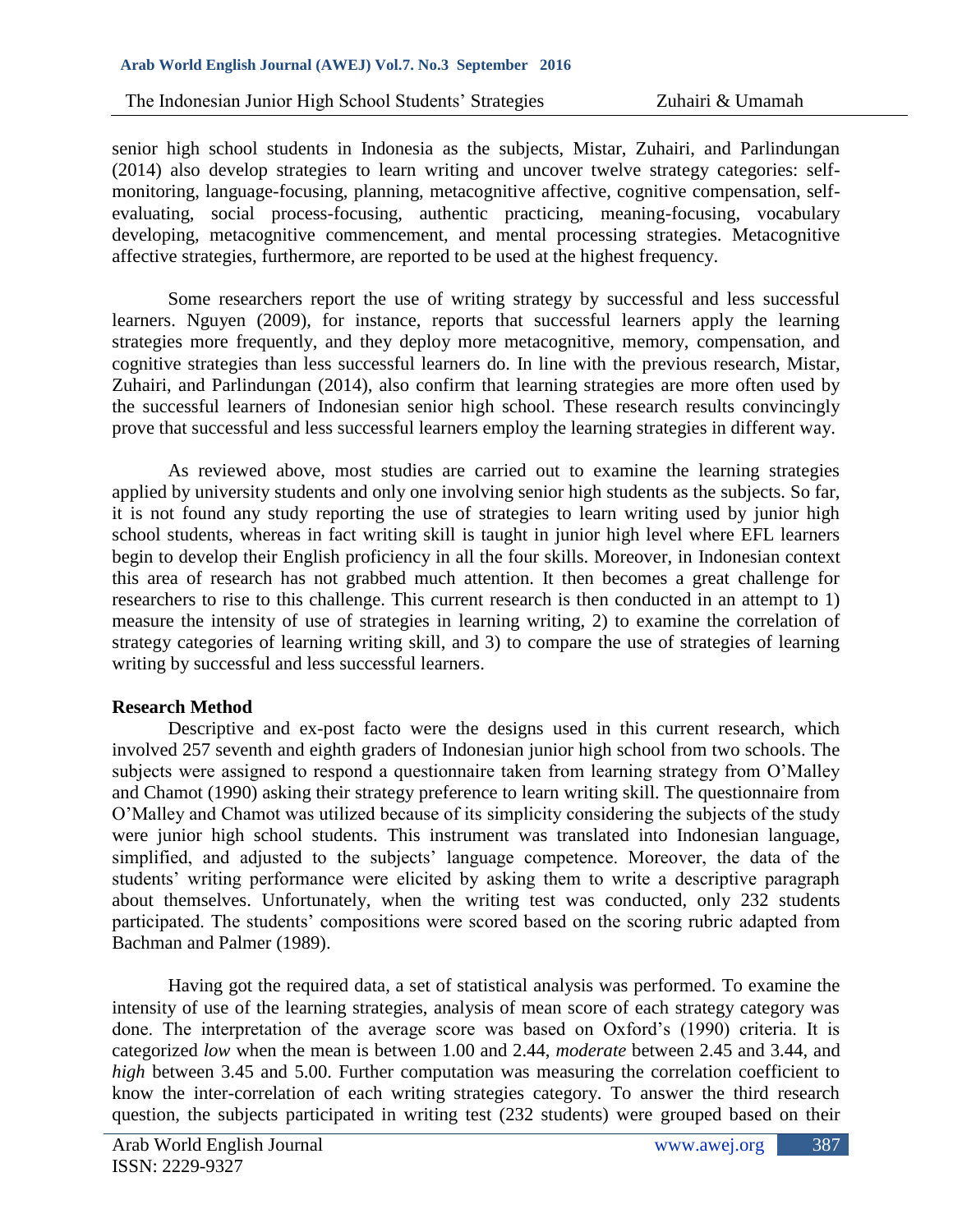writing score to get successful and less successful groups. Based on the passing grade, it was found 84 successful learners and 148 less successful learners. From each group, only 25% of them were analyzed (21 successful and 37 less successful learners). The final analysis was administering independent samples t-tests to examine the difference in the use of strategies between successful and less successful learners. To assist the computations of all the statistical data, computer statistical package SPSS Version 15 was used (Pallant, 2011).

#### **Results and Discussion**

#### *Results*

# *Problem 1: How often do the EFL learners of Indonesian junior high schools apply learning strategies in learning writing skill?*

To answer this first question, a statistical analysis was performed, and Table 1 presents the overall use of writing strategies by Indonesian junior high school students is at moderate level (2.65). The deployment of cognitive strategies is at the highest mean (2.80), showing that students assume that cognitive are the most appropriate strategies to deal with writing problems. Metacognitive with the score of 2.66 are the second preferable strategies to deploy. Accounted the lowest score (2.49), social/affective strategies are reported to be used the least by the students. It indicates that most students do not use these strategies as it might be believed that these strategies are not appropriate to promote writing ability. Interestingly, each writing strategy category is used at moderate level, meaning that the strategies are used 'sometimes'. This result indicates that no strategy category is dominant. In other words, the students combine all the three strategies to improve their writing ability.

| Strategy          | Mean | Frequency | Rank                  |  |
|-------------------|------|-----------|-----------------------|--|
| category          |      |           |                       |  |
| Cognitive         | 2.80 | Moderate  |                       |  |
| Metacognitive     | 2.66 | Moderate  | $\mathcal{D}_{\cdot}$ |  |
| Social/Affective  | 2.49 | Moderate  | 3                     |  |
| Overall           | 2.65 | Moderate  |                       |  |
| <b>Strategies</b> |      |           |                       |  |

# **Table 1** *Frequency of Use of Strategies of Learning Writing*

# *Problem 2: Does the strategy categories of learning writing skill correlate each other?*

The computation finds that the writing strategy categories correlate to each other significantly. Detail statistical description is in Table 2.

| Table 2 Inter-correlation among Strategy Categories of Learning Writing |  |  |  |  |  |
|-------------------------------------------------------------------------|--|--|--|--|--|
|-------------------------------------------------------------------------|--|--|--|--|--|

|                                                                     |          |       | Cognitive Metacognitive Social/Affective |  |
|---------------------------------------------------------------------|----------|-------|------------------------------------------|--|
|                                                                     |          |       |                                          |  |
| Cognitive                                                           |          |       |                                          |  |
| Metacognitive                                                       | .789**   |       |                                          |  |
| Social/Affective                                                    | $.546**$ | 489** |                                          |  |
| ** Correlation is significant at the 0.01 level $(2 \text{ to } 1)$ |          |       |                                          |  |

Correlation is significant at the  $0.01$  level (2-tailed).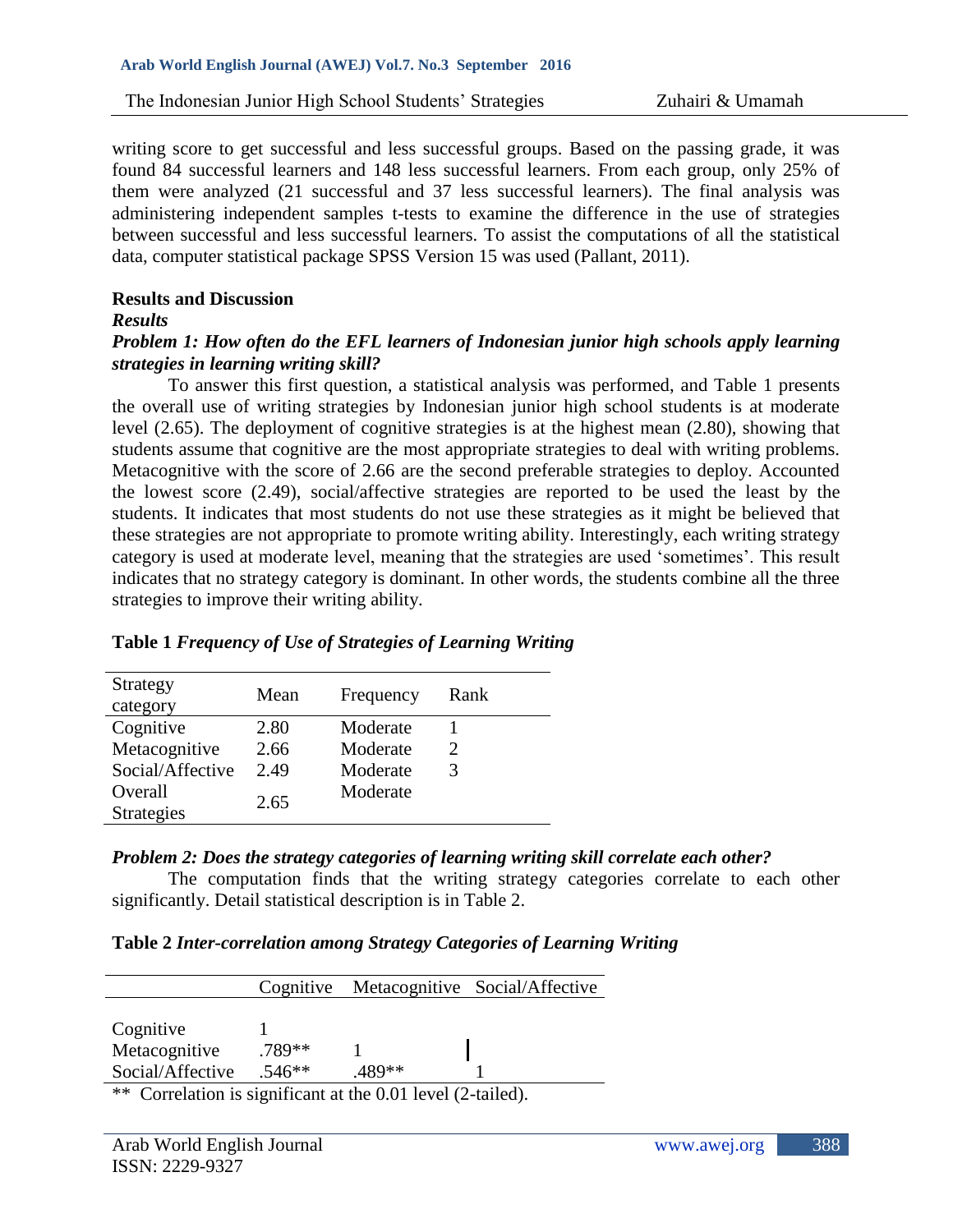#### **Arab World English Journal (AWEJ) Vol.7. No.3 September 2016**

The Indonesian Junior High School Students' Strategies Zuhairi & Umamah

The finding of the analysis above describes that the highest correlation coefficient is between cognitive and metacognitive strategies with  $r = .789$ ,  $p < .01$ . In addition, cognitive and social/affective are found to have coefficient of  $r = .546$ ,  $p < .01$ , while the correlation between metacognitive and social/affective strategies is found to be the lowest with  $r = .489$ ,  $p < .01$ . Furthermore, in terms of the correlation strength, it is uncovered that cognitive and metacognitive are at the strongest correlation (.60<r<.80), and the moderate correlation is from the two pairs of strategy category – cognitive and social/affective strategies and metacognitive and social/affective strategies  $(.40 < r < .60)$ .

Something to highlight from the result of correlation coefficient is that all of the coefficients show positive correlation at .01 level of significance with 2-tailed test. This indicates that the higher frequency in using certain strategy of learning writing skill, the higher frequency in deploying the other two strategies, and the vice versa. In other words, each category of writing strategies has influential attitude toward the other categories.

## *Question 3: Is there any difference in the use of strategies of learning writing skill by successful and less successful learners?*

To compare the strategy used by Indonesian EFL junior high school students, independent samples t-test was performed and the result is presented in Table 3. As it can be seen from the table, the differences in the use of strategies by the successful and less successful learners range from -.14 (the lowest difference) for social process-focusing strategies to .01 (the highest difference) for vocabulary developing strategies. It is also revealed that no significant difference is found in the use of strategies to learn writing by successful and less successful learners. This indicates that both successful and less successful learners share the same strategies at almost the same intensity of use.

| <b>Strategy</b><br><b>Categories</b> | <b>Groups</b>      | <b>Mean</b> | <b>Mean</b><br><b>Difference</b> | t-<br>value |
|--------------------------------------|--------------------|-------------|----------------------------------|-------------|
| Cognitive                            | Successful         | 2.78        | $-.04$                           | .672        |
|                                      | less<br>successful | 2.82        |                                  |             |
| Metacognitive                        | Successful         | 2.67        | .01                              | .708        |
|                                      | less<br>successful | 2.65        |                                  |             |
| Social/Affective                     | Successful         | 2.40        | $-.14$                           | .1.277      |
|                                      | less<br>successful | 2.54        |                                  |             |

**Table 3** *The Difference in the Use of Strategies of Learning Writing Skill by Successful (N=21) and Less Successful Learners (N=37)*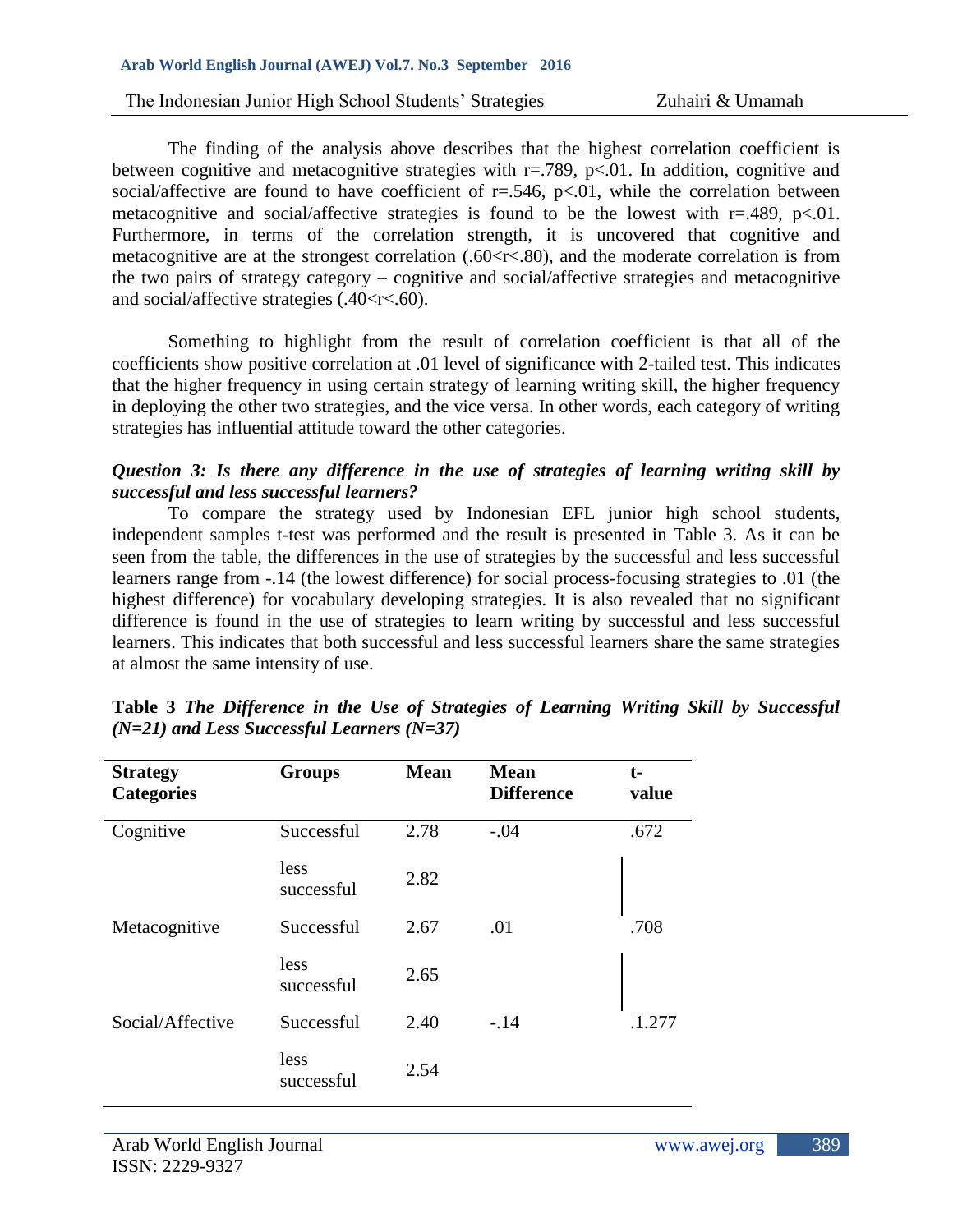#### **Discussion**

As stated earlier, this present study is conducted generally to describe the use of strategies to learn writing by junior high school students in Indonesian context. In terms of the strategy use, this study uncovers that the overall use of the three strategy categories is at moderate level with cognitive strategies applied at the highest mean score. This indicates that junior high students in Indonesia have not obtained sufficient exposure to the awareness of using language learning strategies. In addition, the highest mean score achieved by cognitive strategies explains that the students more frequently employ cognitive strategies to learn writing skill than the other two strategy categories – metacognitive and social/affective strategies. This finding implies that the students use more mental processes to deal with the complexity of writing. Resourcing, memorization, practice, checking, and revision are strategies used when the students engage their cognitive side in writing skill. This finding is in line with Alharthi (2011) who reports that together with metacognitive and affective strategies, cognitive strategies involving thinking before writing, simplifying questions, checking for grammar and spelling, and using the dictionary during writing are used at high frequency. Since cognitive strategies link to mental processes, this result also supports the previous research done by Alnufaie and Grenfell (2012). They reveal that the top five strategies used by undergraduate Saudi students are processoriented, and the two of them –*using similar English word when the students do not know the exact word and simplifying what to write when they do not know the exact expression* – relate to cognitive strategies.

However, this finding contrasts to some other research results such as reported by Nguyen (2009) who finds metacognitive, memory, social, and compensation as the most frequently used strategies by Vietnamese university students. Along the same line, Mistar, Zuhairi, and Parlindungan (2014) also uncover that Indonesian senior high students prefer to apply metacognitive affective strategies to learn writing skill. The disparate findings among those studies might be due to the distinct subjects. This present study involves junior high students as the subjects. In this school level, EFL students have just learned English for one and two years since English is a compulsory subject from grade seven of junior high school. It can be said that their experience in learning English will also influence their knowledge of learning strategy to deal with writing difficulties. Another factor that likely affects the different result of this current research from the previous two is the instrument. Strategy from O'Malley & Chamot (1990) is the questionnaire used in this study. Meanwhile, Nguyen (2009) obtains the data of strategy preference from SILL by Oxford (1990) and Mistar, Zuhairi, and Parlindungan (2014) develop a new questionnaire namely Posteriori Taxonomy of Strategies of Learning Writing Skill.

The intensity of use of the three strategy categories – cognitive, metacognitive and social/affective –, which are used at the moderate level indicates that the strategies are applied *sometimes*. It can be noted that the use of learning strategy in the writing is not really recognized by the Indonesian junior high school students and even the teachers. This result supports the previous research conducted by Mistar, Zuhairi, and Parlindungan (2014), who report that writing strategy use by Indonesian senior high students is also at moderate level. These findings then confirm that EFL students especially in Indonesia are lack of exposure to language learning strategy. This is proven by several studies which report learning strategies are 'sometimes'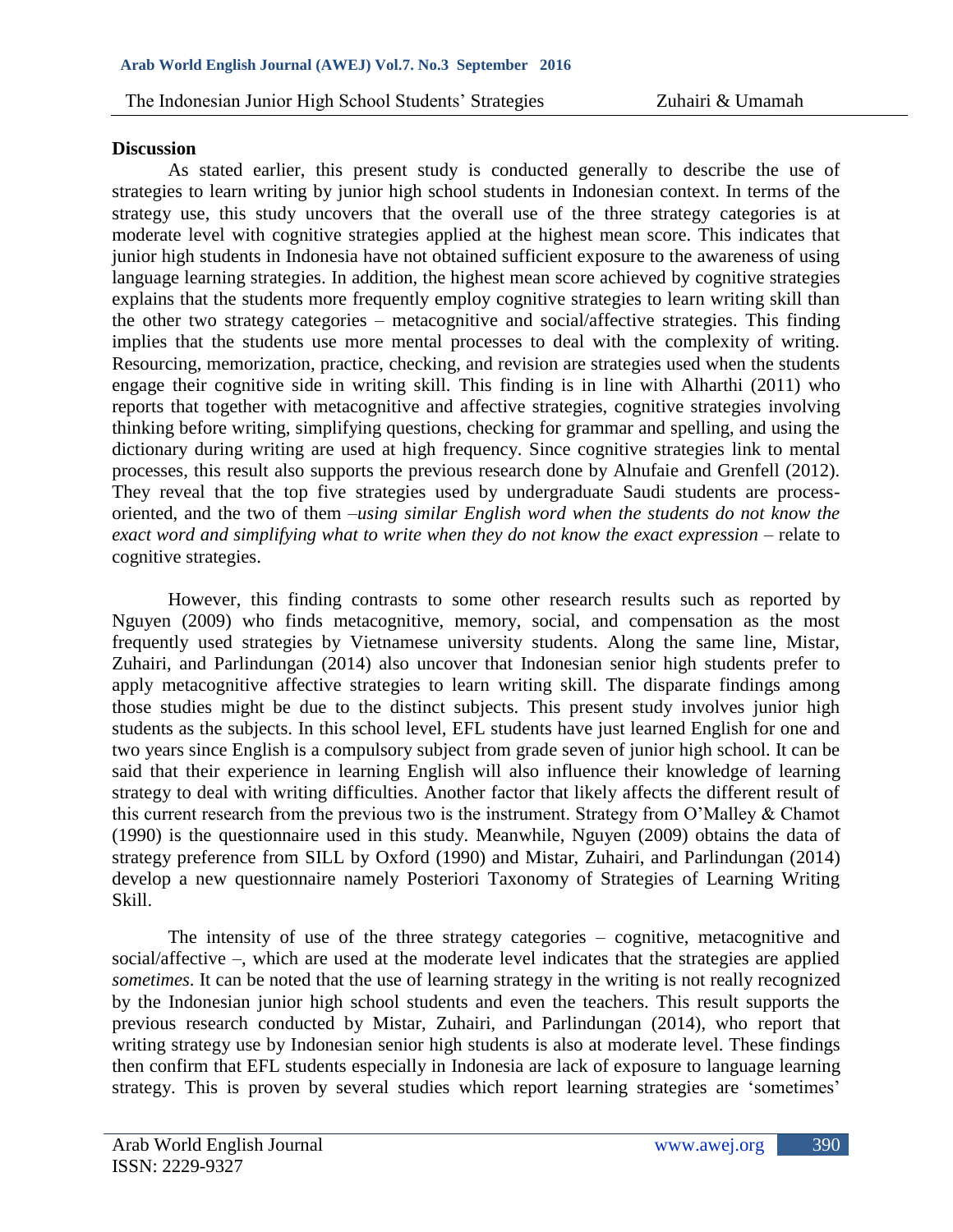applied. Intersetingly, this happens not only in writing skill but other skills as well such as in speaking skill (Novitasari, 2009; Umamah, 2008).

With regard to the correlation among the strategy categories, the statistical analysis reveals that all the three strategy categories significantly correlate each other. This means that the higher frequency in using certain strategy of learning writing skill, the higher frequency in deploying the other two strategies, and the vice versa. It can be concluded that the use each category of writing strategies influence the other two categories.This finding is actually predictable as previously, Oxford and Ehrman (1995) report the significant correlation among SILL strategy categories. Along the same line, Mistar (2011), who measures the interrelationship among language learning strategy categories in his Learning Strategy Questionnaire (LSQ), also reveals that the eight strategy categories correlate each other significantly. In addition, other studies with different strategy categories such as Setiyadi with Language Learning Strategies Questionnaire (LLSQ) and Mistar, Zuhairi, & Umamah (2014) with their strategies of learning speaking skill find that statistically each learning strategy category has significant intercorrelation. These findings finally confirm that improvement on one strategy category will improve the other categories.

An interesting result comes up when comparing the strategy applied by successful and less successful learners. Both groups are found to apply cognitive strategies more than the counterparts, meta-cognitive and social/affective strategies. However, this study fails to prove the significant difference between successful and less successful learners in employing the three strategy categories. This shows that both groups share the same strategies and use them almost equally. This insignificant result might be explained by the students' writing score, which is not far different, ranging from 63 to 92. The finding of this study is contrast to the previous studies by Nguyen (2009) and Mistar, Zuhairi, and Parlindungan (2014) who report significant difference between successful and less successful learners in using strategies to learn writing. In addition, Chien (2007) reports that successful learners of Taiwanese university students give their focus more on generating texts, revising and editing, while the less successful learners focus more only on generating ideas. Meanwhile, Alharthi (2011) finds that only skilled writers of Saudi students of King Abdul Aziz University plan their writing globally and locally, while both skilled and less skilled students apply cognitive strategies.To gain deeper knowledge on the difference between successful and less successful learners in applying writing strategies, more studies are totally required.

# **Conclusion**

This study investigates the intensity of use of strategy to learn writing used by Indonesian junior high school students. The analysis reveals that all of the three strategy categories – cognitive, metacogitive, and social/affective strategies – are used at the moderate level  $(M=2.65)$ with cognitive strategies found to be used at the highest frequency  $(M=2.80)$ . Furthermore, it is also reported that there is strong inter-correlation among the three strategy categories. Finally, the difference between successful and less successful learners in using the strategies is reported insignificant. Regarding the intensity of use found in this current research and the insignificant difference in using the strategies by successful and less successful learners, strategies-based instructions in writing class is strongly required to equip the students with appropriate strategies to improve their writing performance.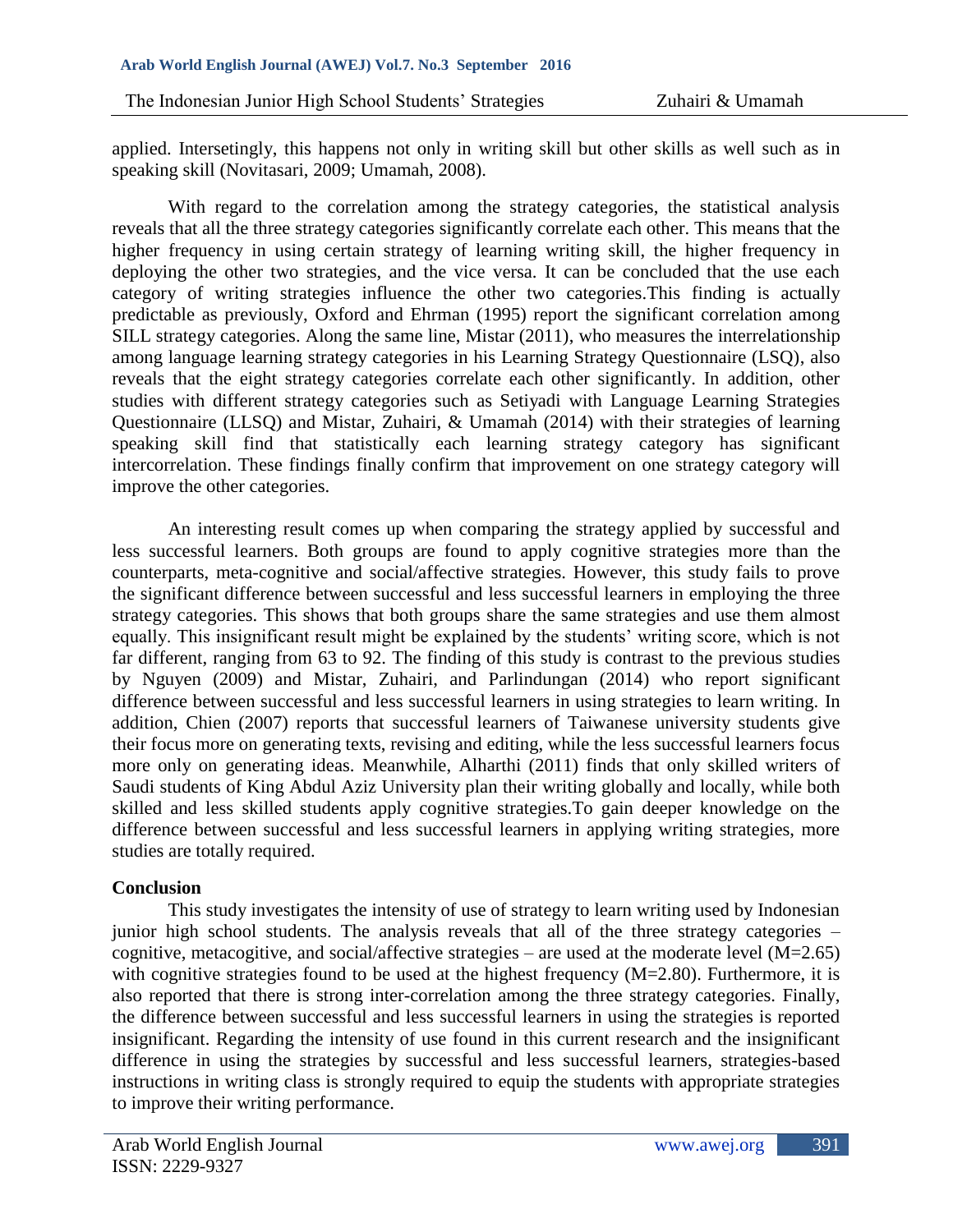## **About the Authors:**

**Alfan Zuhairi** is one of senior lecturers in English Department of Faculty of Education of Islamic University of Malang. He has been teaching English skills, Research on ELT, and Theory of Reading and Its Teaching. He is interested in doing research in the field of language learning strategy, language maintenance and attrition, and language teaching methodology.

**Atik Umamah** is one of junior lecturers in English Department of Faculty of Education of Islamic University of Malang. She has been teaching writing and speaking reading skills. Her research interests are in the field of language learning strategy and language teaching methodology.

## **References**

- Alharthi, K. (2011). *The impact of writing strategies on the written product of EFL Saudi male students at King Abdul-Aziz University*. (Unpublished Doctoral Thesis), Newcastle University, United Kingdom.
- Alnufaie, M., & Grenfell, M. (2012). EFL students' writing strategies in Saudi Arabian ESP writing classes: Perspectives on learning strategies in self-access language learning. *Studies in Self-Access Learning Journal*, *3(*4), 407-422.
- Bachman, L. F., & Palmer, A. S. (1989) The construct validity of self-ratings of communicative language ability. *Language Testing*, *6*(1), 14-29.
- Brown, H. D. (2007). *Teaching by principles: An interactive approach to language pedagogy*  (3rd ed.). New York: Pearson Education, Inc.
- Chien, S.C. (2007). The role of writing strategy use in relation to Chinese EFL students' achievement in English writing: A cognitive approach, *CamLing,* 25-31. [www.ling.cam.ac.uk/camling/Manuscripts/camling2007\\_chien.](http://www.ling.cam.ac.uk/camling/Manuscripts/camling2007_chien)pdf
- Lu, Y. (2010). *Cognitive factors contributing to Chinese EFL learners' L2 writing performance in timed essay writing*. (Dissertation, Georgia State University). [http://scholarworks.gsu.edu/alesl\\_diss/13](http://scholarworks.gsu.edu/alesl_diss/13)
- Mistar, J. (2011). Learning strategies by Indonesian senior high school EFL learners. *Korea TESOL Journal*, *10* (1): 52-74.
- Mistar, J., Zuhairi, A., & Parlindungan, F. (2014). Strategies of learning English writing skill by Indonesian senior high school students. *AWEJ*, *5*(1), 290 -303.
- Mistar, J., Zuhairi, A., & Umamah, A. (2014). Strategies of learning speaking skill by senior high school EFL learners in Indonesia. *Asian EFL Journal*, *80,* 65-74.
- Nguyen, T.N. (2009). *EFL learners in Vietnam: An investigation of writing strategies*. (Unpublished Master Thesis). Auckland University Technology.
- Novitasari, H. (2009). *Language learning strategies applied by speaking class students*. (Unpubllished thesis). Universitas Katolik Soegijapranata, Semarang.
- Nunan, D. (1991). *Language teaching methodology: A textbook for teachers*. New York: Prentice Hall.
- O'Malley, C. & Chamot, A. U. (1990). *Learning strategies in second language acquisition*. Cambridge: Cambridge University Press.
- Oxford, R. L. (1990). *Language learning strategies: What every teacher should know*. New York: Newbury House Publishers.